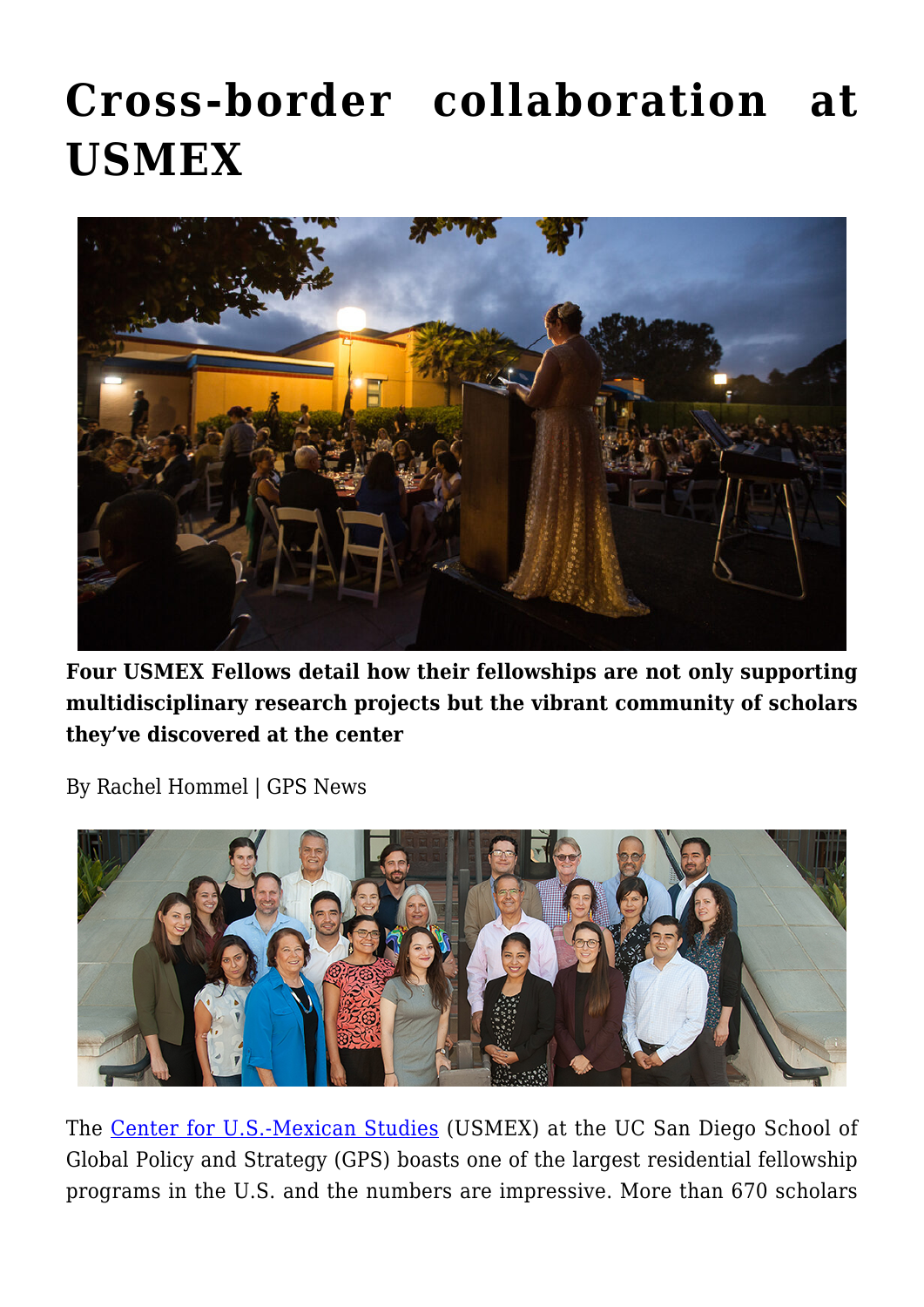have come through the program since its founding, including 26 in the [2017-18](http://usmex.ucsd.edu/fellows/index.html) [cohort](http://usmex.ucsd.edu/fellows/index.html).

New this year, and with an increased effort to promote cooperation between our two countries, the center and the US-Mexico Commission for Educational and Cultural Exchange (COMEXUS) created a new chair to allow a fellow to study and teach topics related to Mexico. The center welcomed the first Fulbright-García Robles COMEXUS Mexico Studies Chair holder Alejandra Trejo-Nieto this winter.

Below we asked Trejo-Nieto and three others pen their fellowship experience and what led them to pursue a residency at the center.

#### **Urban and regional economic development**



"I am an economist and my research focuses on the economies of cities, metropolitan areas and regions. Whereas macroeconomists look at the economies of countries, I am interested in how the economies of cities like Washington, D.C., Mexico City or San Diego perform.

I came to the fellowship with an open mind, expecting to enhance my ability to look at the functioning of cities in a more global and international perspective. Looking closely at the urban life of different cities and countries allows you to become aware of the diversity of problems, opportunities and challenges and also the different ways citizens and governments face them. The Fulbright program will help me to undertake a small project where I propose to examine key questions with regard to public finances and how economic development takes place in metropolitan areas in Mexico.

It is well known that UC San Diego is one of the world's leading public research universities. At USMEX, you get involved in different activities (academic and non-academic) and get to know a wonderful international community. I am glad to have the opportunity to participate in a multidisciplinary team of experts in their areas of research. The strong ties with GPS also enrich the opportunity to engage with an amazing community of scholars.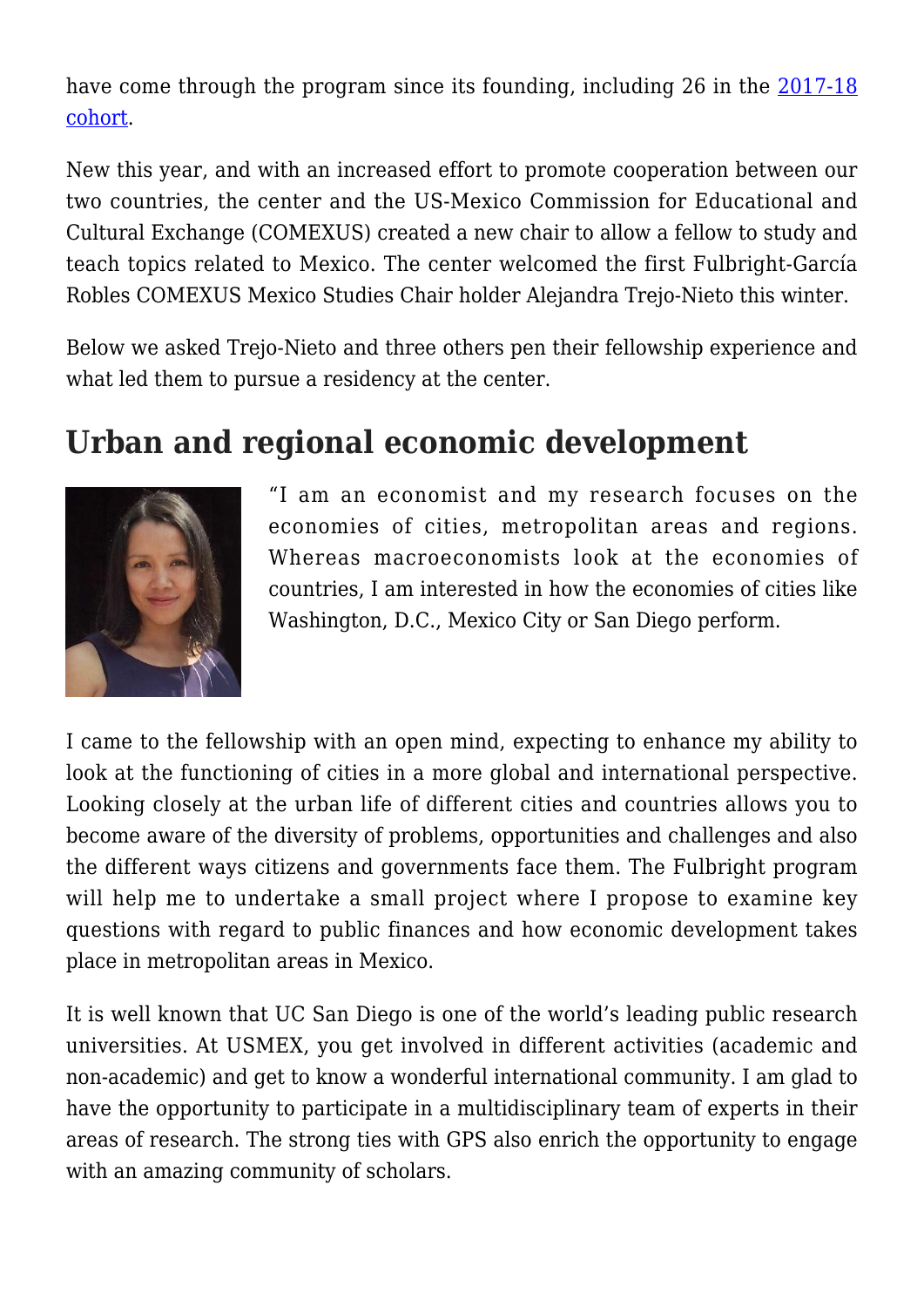As the first Mexico Studies Chair holder, I believe the Fulbright program is a perfect way to help promote cooperation between educational institutions in the U.S. and other countries."**—[Alejandra Trejo-Nieto,](http://usmex.ucsd.edu/fellows/trejo-nieto.html) professor, Center of Demographic, Urban and Environmental Studies, El Colegio de Mexico**

## **Transborder collaboration and migration expertise**



"My research focuses on how social movements and coalitions of citizens and unauthorized migrants push for more humane migration policies and practices. I was drawn to the center because of the unique opportunity it offered me to meet scholars specifically invested in the study of Mexico and the U.S. from a transborder perspective.

By being based in San Diego, I have been able to remain connected to a network of immigration lawyers and activists who are part of broader coalitions working with refugees and asylum seekers claiming rights on both sides of the border.

I feel inspired by the long tradition that has made the center a home for academics committed to social justice and critical scholarship. I have really enjoyed the support, collegiality and critical thinking of my fellow peers, who have been tremendously generous in reading my work, helping me prepare for the job market and overall collaborating with me in multiple ways.

I am working on a peer-reviewed journal article on the history of sanctuary practices in Mexico, as well as collaborating with another fellow in residence on a shorter policy-focused article on the policing of migration in Mexico. My residency at USMEX has provided me with ideal conditions to advance in my writing process.

The interdisciplinary nature of USMEX has allowed me to remain in conversation with larger problems and questions that affect Mexican society and politics today, enriching my understanding of the hemispheric migration circuit."**—[Martha](http://usmex.ucsd.edu/fellows/balaguera.html) [Balaguera](http://usmex.ucsd.edu/fellows/balaguera.html), Ph.D. candidate in political science, University of Massachusetts Amherst**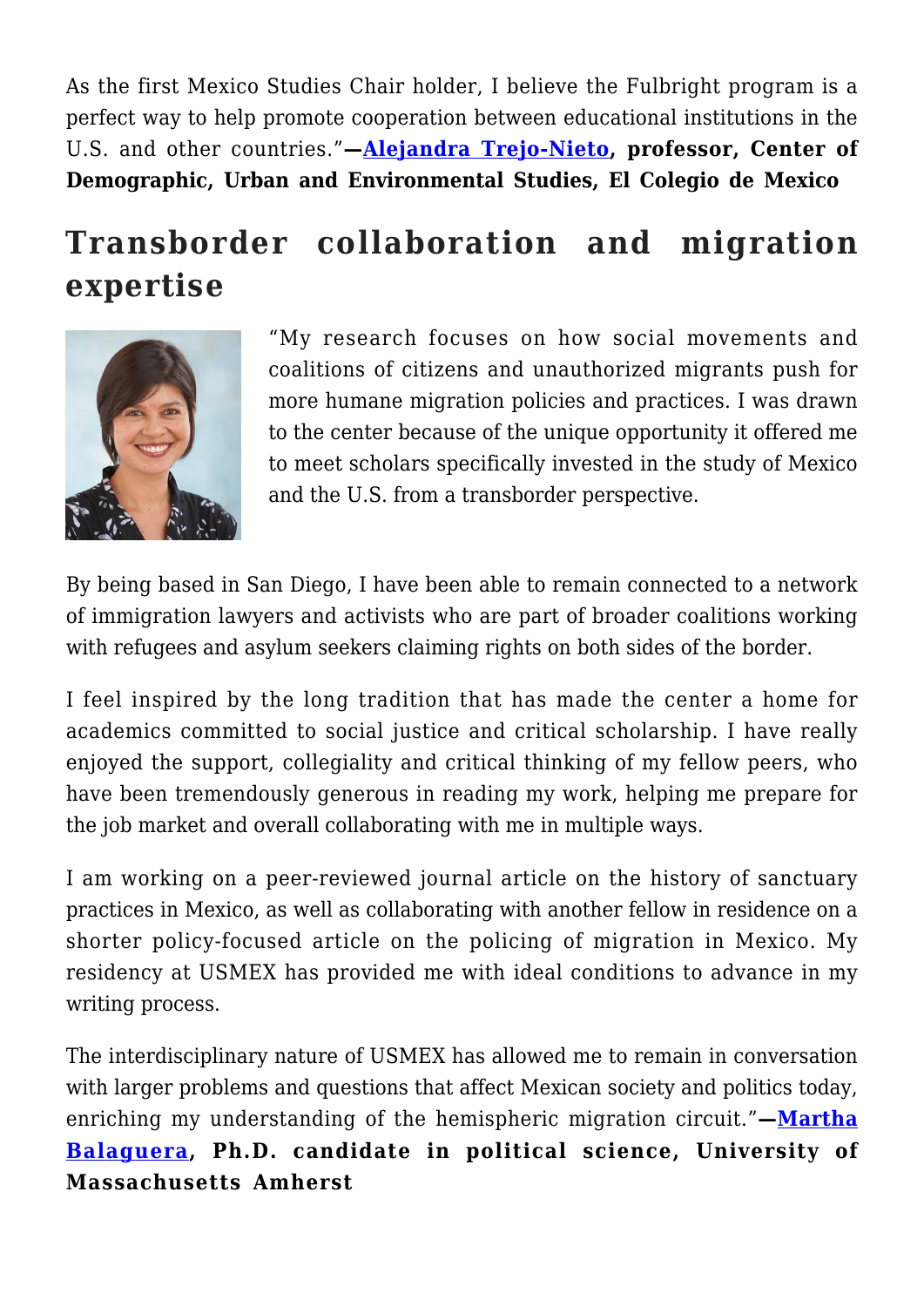## **Cross-disciplinary research and climate mitigation**



"The center has created an environment of good faith. This translates as a willingness to share information and knowledge with a keen interest in connecting people to collaborate.

I'm working on Mexican farming systems. My goal is to identify bright spots – farming systems in Mexico that have proven to be resilient to climate change – in order to pinpoint the key success factors. Then analyze the factors

underlying these climate resilient bright spots to identify pathways to designing more resilient agriculture in the future.

As a fellow, I'm surrounded by researchers and colleagues that work in Mexico but in different areas and projects. This wide array of projects and perspectives means that every time I talk about my project or attend a seminar, I find interesting and new approaches to the Mexican 'reality'. I use that to improve and strengthen my own research.

I have loved the USMEX seminars, they are fantastic. I've tried to meet people outside of my research area. UC San Diego has faculty working in almost every area of science and the center is a great gateway to meet them."**—[Charlotte](http://usmex.ucsd.edu/fellows/gonzalez-abraham.html) [Gonzalez-Abraham](http://usmex.ucsd.edu/fellows/gonzalez-abraham.html), postdoctoral fellow in ecology, Centro de Investigaciones Biologicas del Noroeste**

#### **Exploring boundaries of belonging and Mexican solidarity**



"While I am a multidisciplinary humanistic anthropologist, my scholarly and personal identity is also defined by a strong connection to Mexico and Latin America. USMEX has been a great fit for developing my research in a vibrant community of scholars.